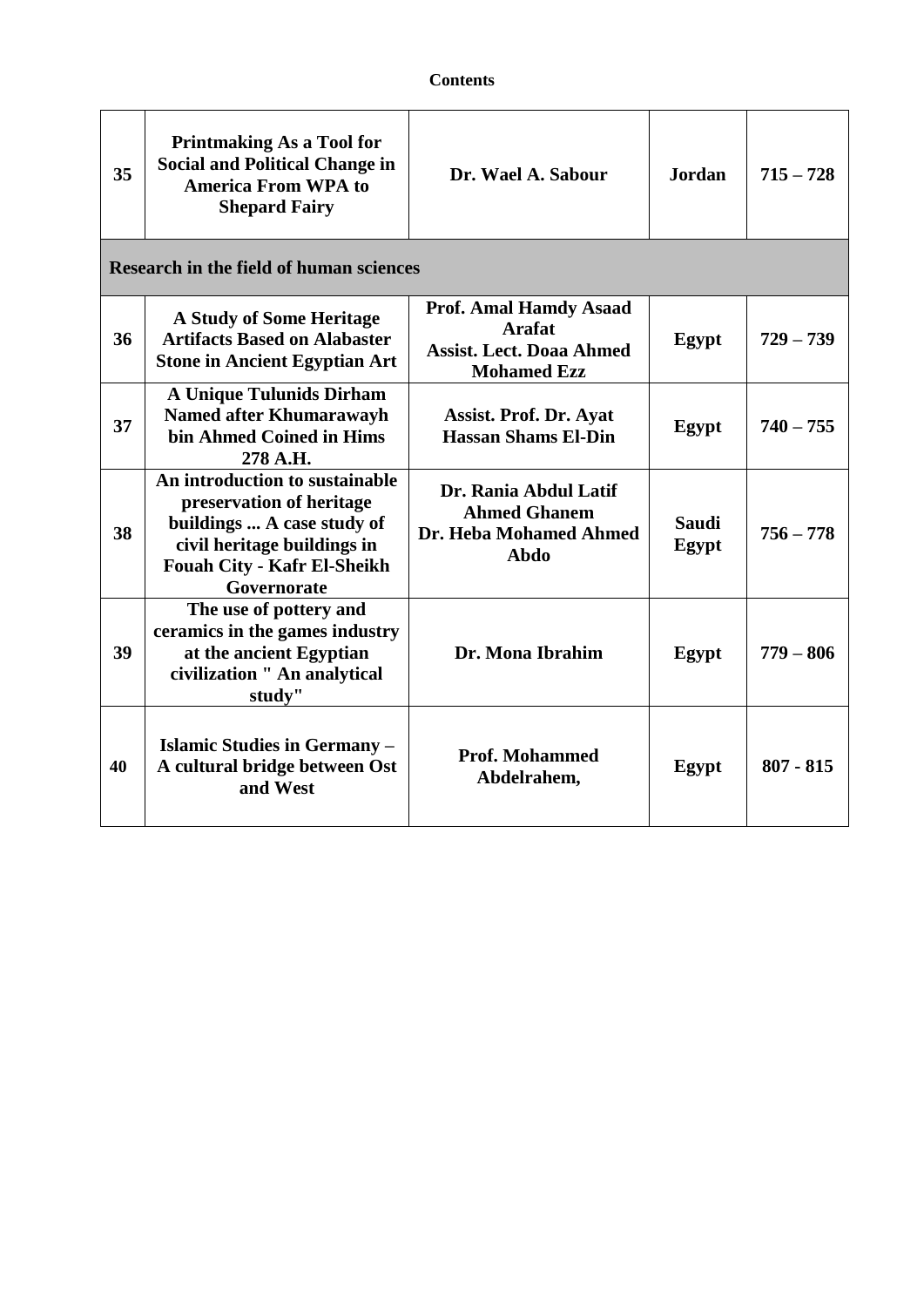| 25 | A future vision for the open<br>air theater performances in<br>Minya.                                                                                                                | Associ. Prof. Dr. Hesham<br><b>Mohamed Hassan Elgabbas</b>                                                                                        | <b>Egypt</b> | $509 - 530$ |
|----|--------------------------------------------------------------------------------------------------------------------------------------------------------------------------------------|---------------------------------------------------------------------------------------------------------------------------------------------------|--------------|-------------|
| 26 | <b>Techniques for Showing</b><br><b>Movement in Digital</b><br>Photography                                                                                                           | <b>Assist. Prof. Dr. Hesham</b><br><b>Ahmed Ahmed Marei</b>                                                                                       | Egypt        | $531 - 557$ |
| 27 | A philosophical Vision to<br><b>Enhance the Insurance and</b><br><b>Heritage Information Value</b><br>for Designing the New<br><b>Egyptian Polymer Banknotes</b>                     | Dr. Haitham Mohamed<br><b>Nagieb Mostafa</b>                                                                                                      | Egypt        | $558 - 577$ |
| 28 | <b>Application of sustainable</b><br>design strategies to improve<br>the competitiveness of apparel<br>products in the Egyptian<br>market                                            | <b>Assist. Prof. Dr. Wedian</b><br><b>Talaat Madian</b><br><b>Assist. Prof. Dr. Khaled</b><br><b>Mahmoud Sheikh</b><br>Dr. Walaa Ahmad Salim      | Egypt        | $578 - 599$ |
| 29 | <b>Proposed Strategy to</b><br><b>Emphasize Cultural Values</b><br>and Identity in Graphic<br>Design                                                                                 | Dr. Wassmih Mohammed<br><b>Al-Eshaiwi</b>                                                                                                         | <b>Saudi</b> | $600 - 617$ |
| 30 | <b>Training Program for</b><br><b>Enriching the Creative and</b><br><b>Aesthetic Skills in Creating</b><br><b>Designs of Indian Attire and</b><br>decorating them Using Asiri<br>art | Assist. Prof. Dr. Wafaa<br><b>Mohammad Mohammad</b><br><b>Samaha</b><br><b>Assist. Prof. Dr. Nora</b><br>Hassan Ibrahim Al-Adawi                  | Egypt        | $618 - 637$ |
| 31 | A comparison study to develop<br>the strategy for designing<br>traditional Glass products in<br>Egypt                                                                                | Prof. Dr. Yasser Said<br><b>Mohamed Bendary</b><br>Prof. Dr.Neveen Saad El-<br>Dien Abd-Alrahman Salem<br><b>Assist. Lect. Sara Ahmed</b><br>Zaki | Egypt        | $638 - 659$ |
| 32 | <b>Designing Advergames For</b><br><b>Awareness Campaigns: An</b><br><b>Engaging Tool</b>                                                                                            | Associ. Prof. Dr. Aliaa<br><b>Turafy</b>                                                                                                          | Egypt        | $660 - 687$ |
| 33 | <b>Paintings of "Mahmoud said"</b><br>as a Colorful Memorial in<br><b>Egypt for Collective Memory</b>                                                                                | Associ. Prof. Dr. Hala<br><b>Ibrahim Mohamed Elsaed</b>                                                                                           | Egypt        | $688 - 704$ |
| 34 | <b>Using Innovative Decorative</b><br><b>Designs for securing The</b><br><b>Egyptian Universities</b><br><b>Temporary Graduation</b><br><b>Certificate Stamps</b>                    | <b>Assist. Prof. Dr. Mahmoud</b><br>F. El Feky<br>Dr. Salwa M. Zahran                                                                             | Egypt        | $705 - 714$ |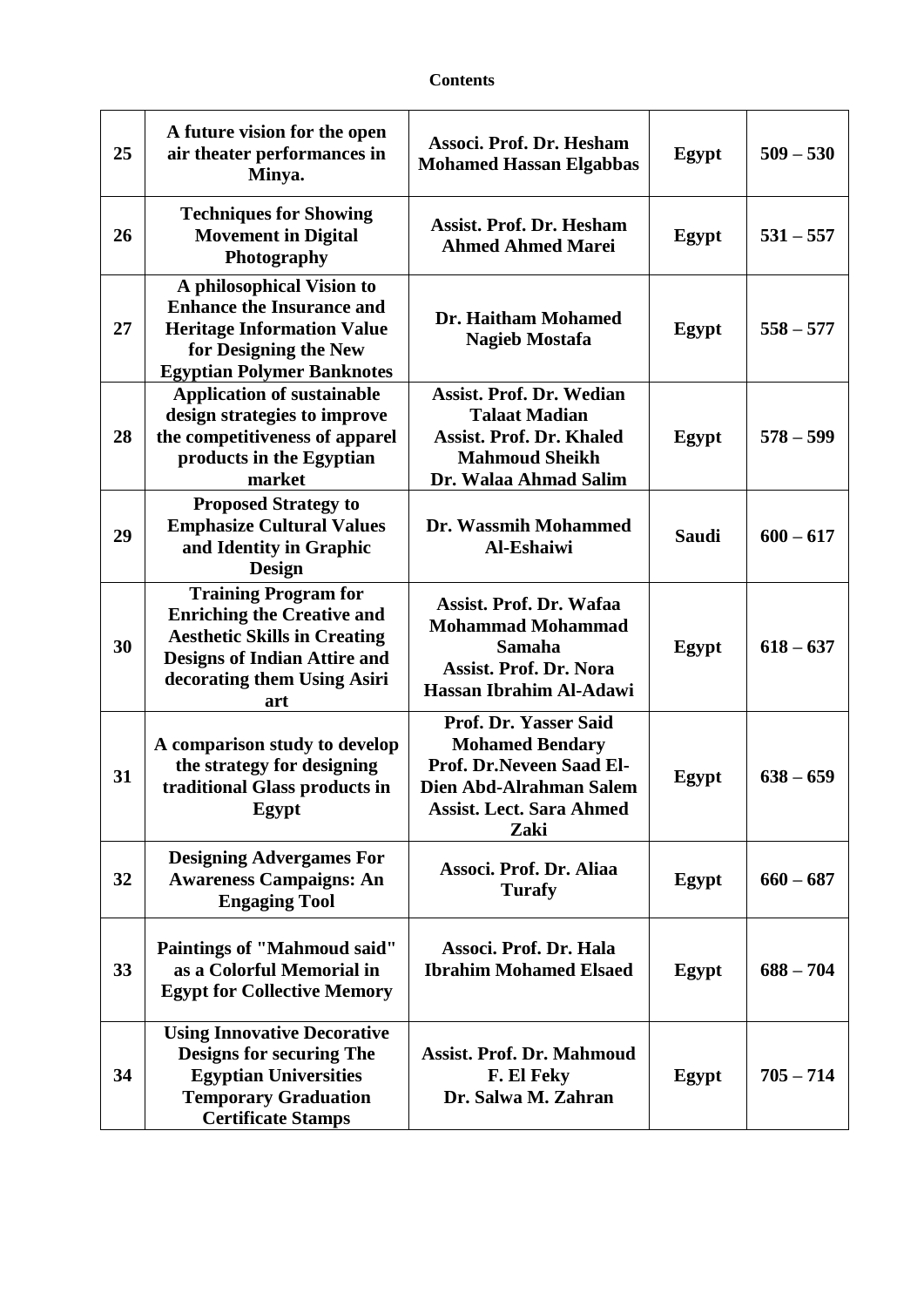| 17 | The Effect of the Difference in<br><b>Demographic Variables</b><br>On the Study Folk "Using<br><b>Electronic Management and</b><br><b>Management Information</b><br><b>Systems in Raising the</b><br><b>Efficiency of Printing</b><br><b>Institutions"</b> | Reseacher. Kamil Edward<br><b>Motawadea</b>                                                                                                 | Egypt | $311 - 332$ |
|----|------------------------------------------------------------------------------------------------------------------------------------------------------------------------------------------------------------------------------------------------------------|---------------------------------------------------------------------------------------------------------------------------------------------|-------|-------------|
| 18 | variables related to the<br>methods of implementing<br>computer augmented<br>education programs as an<br>introduction to textile teaching<br>for art education student of<br>faculty of specific education                                                 | Dr. Marwa Ahmed Abdel<br><b>Rahman</b>                                                                                                      | Egypt | $333 - 381$ |
| 19 | using augmented reality in the<br>production of interactive<br>educational Aids for applied<br>arts courses (With the<br>application on the Electronic<br>color separation system<br>course)                                                               | Dr. Mustafa Amin Sofi                                                                                                                       | Egypt | $382 - 400$ |
| 20 | <b>Mega Trend of Attention</b><br><b>Economy Impact on</b><br><b>Advertising</b>                                                                                                                                                                           | <b>Prof. Mostafa Hussein</b><br><b>Kamal</b><br><b>Prof. Maysoon Qutp</b><br><b>Researcher. Gehan Abdel</b><br>Alim,                        | Egypt | $401 - 428$ |
| 21 | <b>Modern Vision of Andalusian</b><br><b>Era Motifs to Enrich the</b><br><b>Decorative Design of Curtain</b><br><b>Printed Fabrics</b>                                                                                                                     | Assist. Prof. Dr. Naglaa<br><b>Mohamed Ahmed Mady</b><br><b>Assist. Prof. Dr. Abeer</b><br><b>Ebraheem Eldsoky</b><br><b>Mohmed Shalaby</b> | Egypt | $429 - 451$ |
| 22 | <b>Technical factors affecting the</b><br>luster and shine development<br>in Islamic metallic luster<br>between (9-15) AD                                                                                                                                  | <b>Assist. Prof. Dr. Nawal</b><br><b>Ahmed Ibrahim</b>                                                                                      | Egypt | $452 - 464$ |
| 23 | The Merging mechanisms of<br>interactive techniques in<br>printed Advertising<br>applications and its<br>applicability in Egypt                                                                                                                            | Dr. Heidi Youssef Aboul<br><b>Gheit</b>                                                                                                     | Egypt | $465 - 479$ |
| 24 | "An analytical study of the<br>fashion of the Ottoman women<br>in the turkish dramatic work<br>(Qusem Sultan) and benefiting<br>from it in creating<br>contemporary clothing designs                                                                       | Dr. Heba Abdullah<br><b>Bassiony Salama</b>                                                                                                 | Egypt | $480 - 508$ |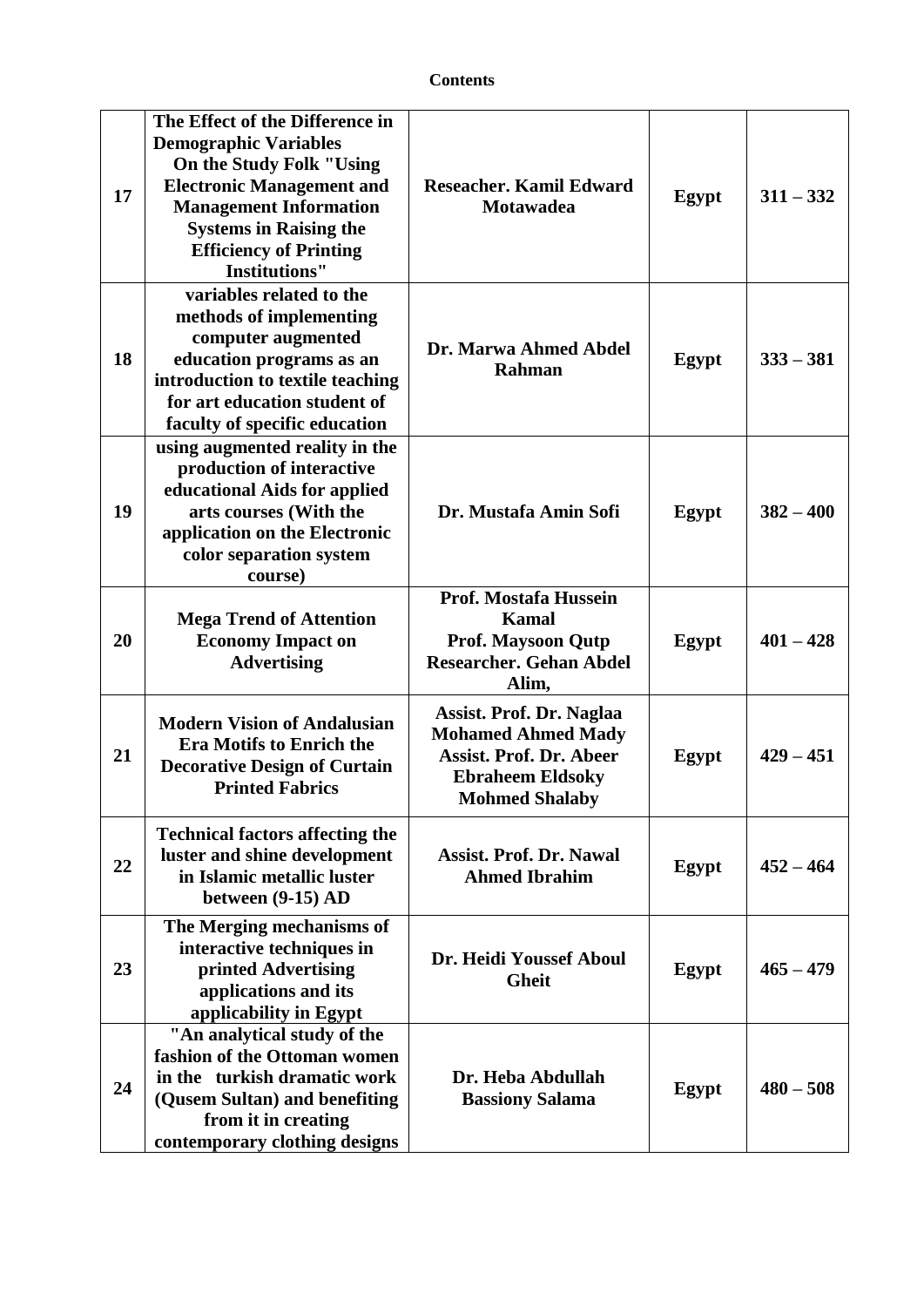| 8                | The impact of Gestalt theory<br>on the photographic art image<br>Composition                                                                                                         | <b>Assist. Prof. Dr. Ahmed</b><br><b>Gamal Eldin Belal</b>                                                                                                | Egypt        | $141 - 159$ |
|------------------|--------------------------------------------------------------------------------------------------------------------------------------------------------------------------------------|-----------------------------------------------------------------------------------------------------------------------------------------------------------|--------------|-------------|
| $\boldsymbol{9}$ | <b>Applying High Technology in</b><br><b>Reusing Wood Industrial</b><br><b>Process Waste Based on</b><br><b>Sustainability Principles</b>                                            | <b>Assist. Prof. Dr. Ahmed</b><br><b>Mohamed Safi El-Din</b>                                                                                              | Egypt        | $160 - 175$ |
| 10               | Shaping the identity of the<br>furniture designer through his<br>influence on local cultural<br>values and future visions of<br>design                                               | <b>Prof. Ismail Awad</b><br><b>Assist. Prof. Dr. Ibtisam</b><br><b>Khamis</b><br><b>Assist. Lect. Ola Hussein</b><br><b>Qarni Saad</b>                    | Egypt        | $176 - 187$ |
| 11               | A new educational unit to<br>enhance the skillful<br>performance of home<br>economics students in the<br>graduation project                                                          | Dr. Eslam gomaa khalaf                                                                                                                                    | Egypt        | $188 - 210$ |
| 12               | Dialectic relationship between<br><b>Materialistic and Intellectual</b><br><b>Structural Elements in</b><br><b>Contemporary Artwork</b>                                              | <b>Assist. Prof. Dr. Akmal</b><br><b>Hamdi Ahmed Abdullah</b>                                                                                             | Egypt        | $211 - 229$ |
| 13               | The effective impact of using<br>computer programs in design<br>of glass jewelry using casting<br>method                                                                             | <b>Prof. Hossam El-Deen</b><br><b>Nazmy Hosny</b><br><b>Prof. Yasser Said Mohamed</b><br><b>Bendary</b><br><b>Assist. Lect. Dina Said</b><br><b>Kamel</b> | Egypt        | $230 - 251$ |
| 14               | A case study for the<br>curriculum of Touristic<br><b>Facilities Design to bridge the</b><br>gap between academic courses<br>and the interior designers'<br>practical implementation | <b>Assist. Prof. Dalal</b><br><b>Yousrallah Mohamed</b>                                                                                                   | Egypt        | $252 - 264$ |
| 15               | <b>Enriching evening clothes</b><br>using aesthetics of smocking<br>style in the design on dress<br>stand                                                                            | <b>Assist. Prof. Dr. Rania</b><br><b>Nabil Zaky Atia</b><br><b>Researcher. Amani</b><br><b>Abdullah Al-Duraimih</b>                                       | <b>Saudi</b> | $265 - 289$ |
| 16               | The Musical Maqam as a new<br>criterion in criticism of visual<br>artwork                                                                                                            | <b>Assist. Prof. Dr. Samir</b><br><b>Farook Hasanin Afify</b>                                                                                             | Egypt        | $290 - 310$ |